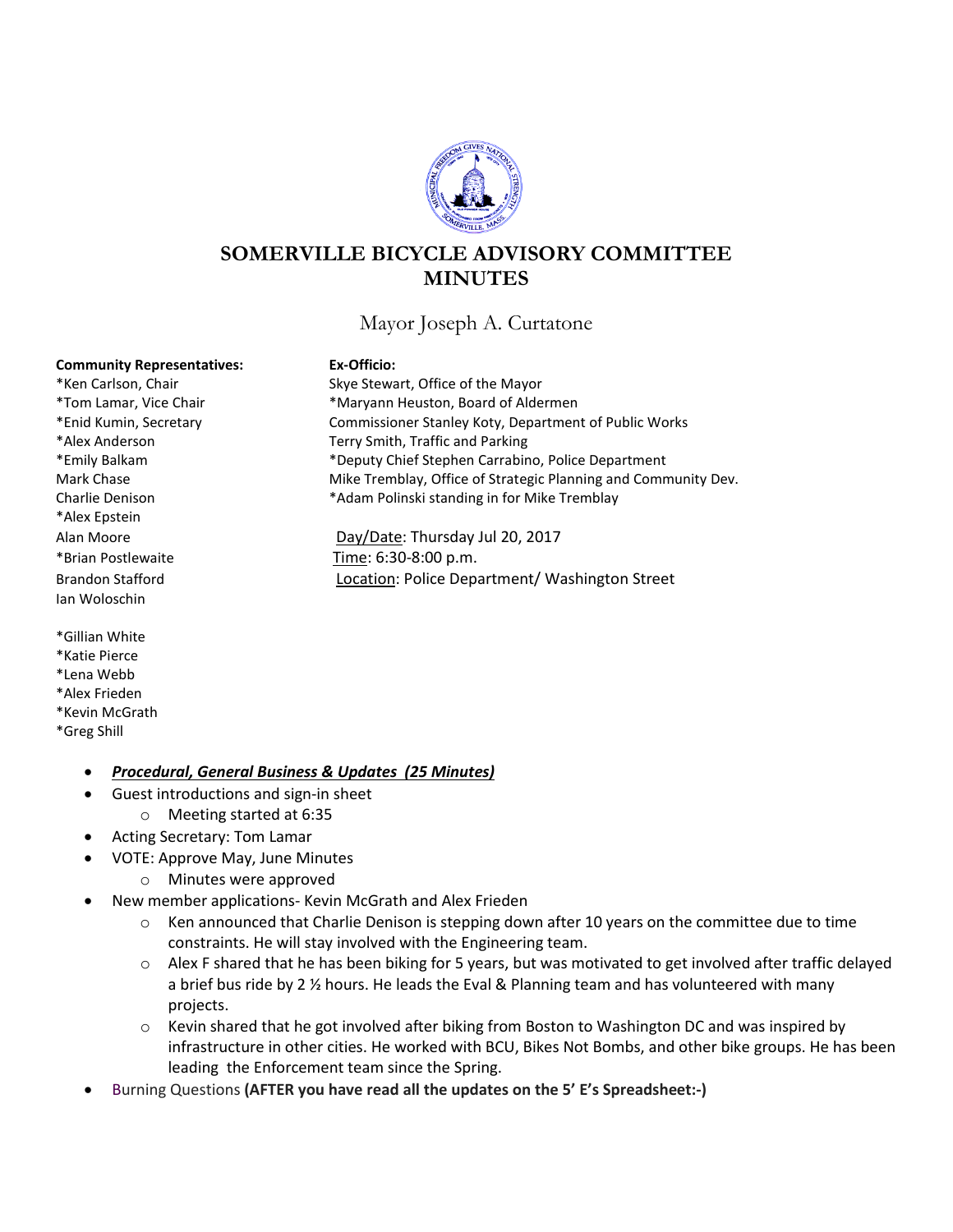- o Kevin asked about the status of the BFC application. Ken said that the application is largely done. **Action item: Ken and Tom to take the lead on finishing "extra credit" sections, pulling in team leaders as needed.**
- o Alex F asked about Webster PBL.
	- Adam said he is optimistic but timeline is not certain. TC approval not happened yet.
- o Alex F asked about Webster and Prospect two-way conversion.
	- Adam said switch is scheduled for July 29. Striping of bike lanes etc happening at that time, but centerline not until later.

## *Focus Section (45 Minutes)*

- 1. Mid-year check-in on our priorities for the year- Ken 15'
	- $\circ$  Ken presented a mid-year check-in on how the committee is doing in 2017 and what we want to focus on in the remainder of the year. See the slide presentation [HERE.](http://www.somervillebikes.org/uploads/1/7/6/6/17660777/sbac_slides_07-18-2017.pptx)
		- Membership: at 11 current members, 2 elect, 2 in the pipeline. 2 ex officios show up regularly
		- Teams: all 5 teams are successful, but could use more membership. Emily asked if we can update the shared calendar and make it easier for people to attend teams they're not usually on. The consensus was that teams to meet regularly if possible, and publicize meetings better, including on the shared calendar.
			- Education: second Monday of the month at Aeronaut at 6:30.
	- o Ken shared 2017 highest priorities from January, including managing safe bike detours during Union Sq construction. Adam shared that the traffic management plan was extensive and included temporary protected bike lane in cones.
	- o Low hanging fruit (from January), including
		- **Released updated bike map (done)**
		- City Transportation survey (planned for fall)
		- **•** Promoting lower speed limits
			- Deputy Chief Carrabino shared that SPD has helped enforce the lower limit to change behavior. There are significant resident demands for temporal Do Not Enter signs. SPD traffic enforcement is often based on specific resident complaints.
		- **Enforcement of no parking in bike lanes:** 
			- Greg was pessimistic about enforcement, mentioned importance of protected bike lanes. Alex E pointed out fleets can be more responsive.
	- $\circ$  Ken presented on collected responses from the committee by way of a mid-year check-in. Things we're proud of accomplishing so far:
		- **Highlights:** 
			- **Neighborways and bringing on Mark Chase.**
			- **Building a coalition for Webster Ave PBLs.**
			- **Bike safety mailings.**
			- Enid added the passage of city-contracted truck sideguards ordinance.
- 2. What do we want to get done in the rest of 2017? Ken 15'
	- o Continued focus on bike safety
		- PBLS on Webster and elsewhere. Waiting for city rollout.
		- **Bike improvements on Elm St from Somerville Ave to Cedar St** 
			- Adam is drawing up a plan. **Action Item: Adam to share striping plan for Elm St**
		- **Better data, especially where PBLs are being added on Washington St** 
			- **Should look at bike counts each year**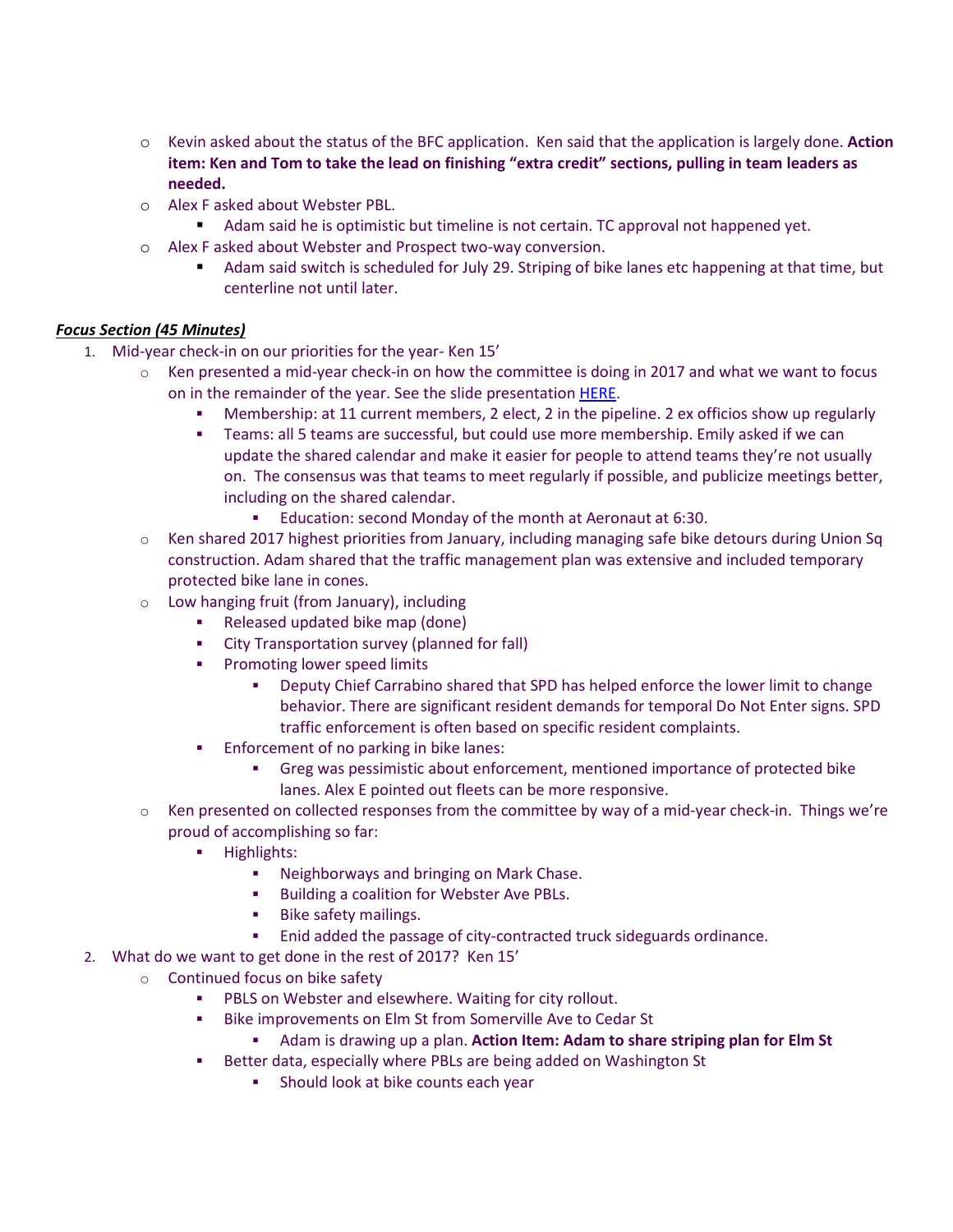- Some traffic volume data but not speed (costs extra).
- Organize a workshop with SPD to educate the public about sharing the road. Carrabino suggested the meeting could be held at the police station.
- o Low hanging fruit
	- Variety of bike lanes, esp contraflow
	- **Track priority projects**
	- Overall there are many engineering projects are in the pipeline but most haven't happened yet.
- 3. Vision Zero- plans and what it will mean Adam 15'
	- $\circ$  Adam discussed VZ. Formal commitment to reducing death and serious injuries from traffic crashes, including a target date. City is interested but wants to make sure to bring all departments on board and do it right. City would formulate action plan, taking data driven approach. Involves legislation, education, engineering, and timeline.
	- o Primarily measured by eliminating fatalities, but also involves measuring early indicators like infrastructure and speeds.
	- $\circ$  After announcement, likely a year to develop action plan and prepare baseline data.
	- $\circ$  "Serious injury" means "incapacitating" on a 1-5 scale used by police officers on the seen. Not necessarily related to whether an ambulance was called. Adam estimated that there are 30 "serious injuries".
	- $\circ$  Not sure yet how to count state roads, since the city does not control them.
	- $\circ$  Members emphasized that VZ is not just cyclists, but is all modes. Adam agreed, but mentioned that people biking and walking are often victims in serious crashes in Somerville.
	- o Alex F asked about funding. Not lined up yet.

### *Engineering Committee Update/ Help Needed (20 Minutes)*

- 1. Engineering
	- a. Brian presented on selected projects from the Engineering team.
		- i. Cedar St contraflow
			- 1. City initially proposed buffered bike lane. SBC suggested contraflow, which Adam also suggested. Parking could potentially be on either side. Having contraflow against parking may actually help due to better visibility.
				- a. There was discussion of whether TC approval is needed.
				- b. Handling contraflow movement across Summer St still needs to be fleshed out.
				- c. Ideally would be extended along Mossland.
		- ii. Elm St (Cedar to Somerville Ave)
			- 1. Room for bike lane in one direction without parking removal. Climbing lane probably preferred.
		- iii. Powder House Blvd
			- 1. Developing plan for two-way PBL
		- iv. Powder House Square
			- 1. Most dangerous intersection that does not already have a plan underway
			- 2. Roundabout vs traffic circus
			- 3. Current pavement has width of 3 travel lanes
			- 4. Could achieve traffic movement using only "inner half" of circle. Lots of leftover room for park/plaza space, two-way PBL.
			- 5. Two-way PBL is preferred because there is significant demand to avoid going entirely around the wrong way of the circle.